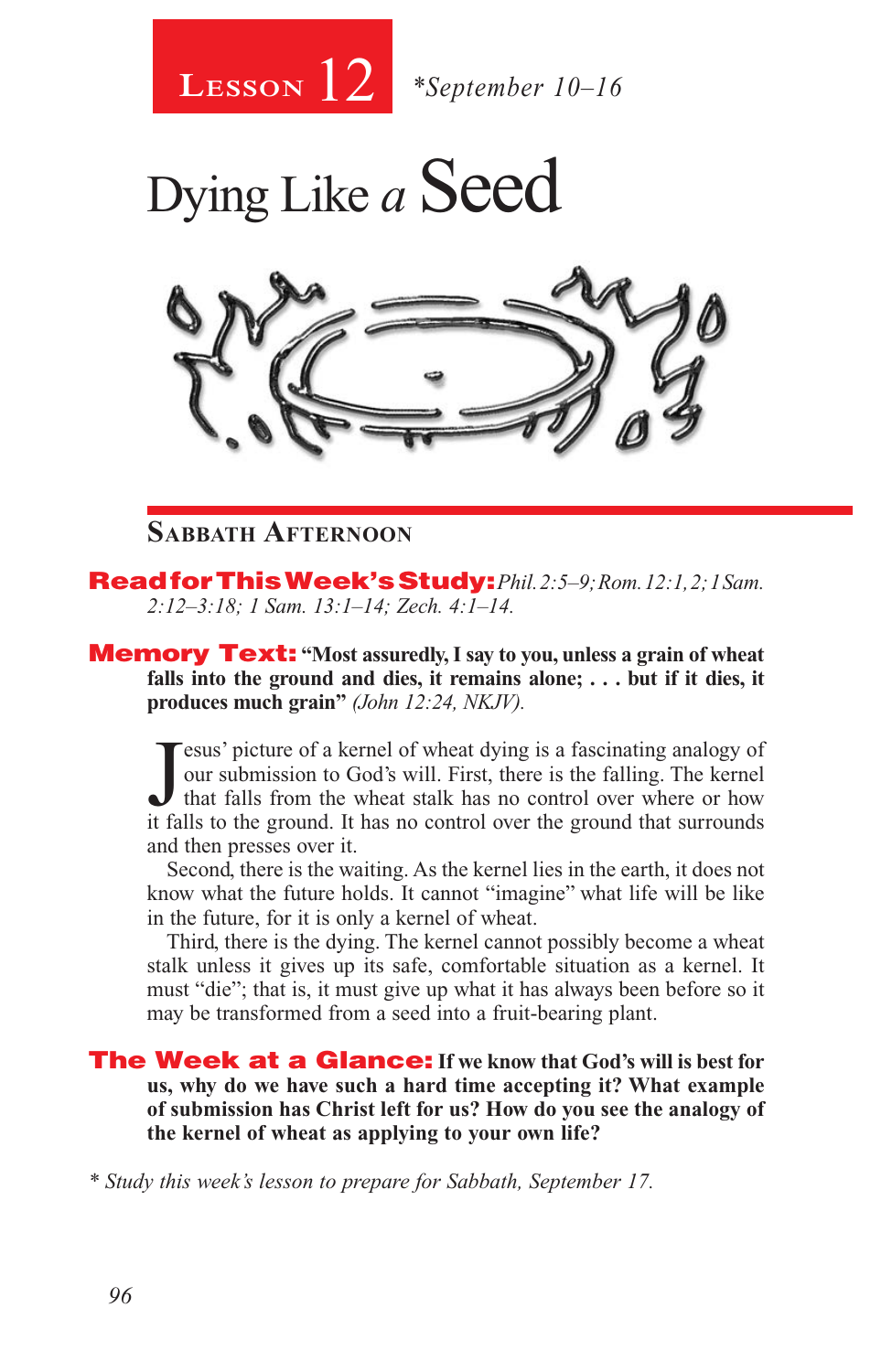## **Submission for Service**

**Read** Philippians 2:5–9. What important message is there for us in **these verses?**

Contemporary culture urges us all to demand and assert our rights. And all this is good and often is the way it should be. But as with Jesus, the will of God may be for us to give up our rights freely in order to serve the Father in ways that will make an eternal impact for God's kingdom. This process of giving them up may be difficult and uncomfortable, creating the conditions of a crucible.

\_\_\_\_\_\_\_\_\_\_\_\_\_\_\_\_\_\_\_\_\_\_\_\_\_\_\_\_\_\_\_\_\_\_\_\_\_\_\_\_\_\_\_\_\_\_\_\_\_\_\_\_\_\_\_\_

\_\_\_\_\_\_\_\_\_\_\_\_\_\_\_\_\_\_\_\_\_\_\_\_\_\_\_\_\_\_\_\_\_\_\_\_\_\_\_\_\_\_\_\_\_\_\_\_\_\_\_\_\_\_\_\_

Look at how Jesus did this *(Phil. 2:5–8).* These verses describe three steps that Jesus took in submitting Himself to the Father's will. And at the beginning, Paul alarmingly reminds us: "Have the same mindset as Christ Jesus" *(Phil. 2:5, NIV).*

In order to be in a position to save us, Jesus gave up His equality with the Father and moved to earth in the form and limitations of a human being *(Phil. 2:6, 7, NIV).*

Jesus did not come as a great and glorious human being, but as a servant of other human beings *(Phil. 2:7, NIV).*

As a human servant, Jesus did not live a peaceful and long life but became "obedient to death." He did not even die in a noble and glorious manner. No, He was "obedient to death—even death on a cross!" *(Phil. 2:8, NIV).*

**In** what areas of life is this example of Jesus a model for us? If rights **and equality are good and should be protected, how would you explain the logic of sometimes needing to give them up? Now read Philippians 2:9. In what way does this verse help us to understand the logic of submission to the Father's will?**

> **Pray for wisdom from the Holy Spirit, asking, "What rights am I holding on to right now that actually might be a barrier to submitting to Jesus' will in serving my family, my church, and those around me? To what extent am I willing to endure discomfort to serve others more effectively?**

> \_\_\_\_\_\_\_\_\_\_\_\_\_\_\_\_\_\_\_\_\_\_\_\_\_\_\_\_\_\_\_\_\_\_\_\_\_\_\_\_\_\_\_\_\_\_\_\_\_\_\_\_\_\_\_\_

\_\_\_\_\_\_\_\_\_\_\_\_\_\_\_\_\_\_\_\_\_\_\_\_\_\_\_\_\_\_\_\_\_\_\_\_\_\_\_\_\_\_\_\_\_\_\_\_\_\_\_\_\_\_\_\_

\_\_\_\_\_\_\_\_\_\_\_\_\_\_\_\_\_\_\_\_\_\_\_\_\_\_\_\_\_\_\_\_\_\_\_\_\_\_\_\_\_\_\_\_\_\_\_\_\_\_\_\_\_\_\_\_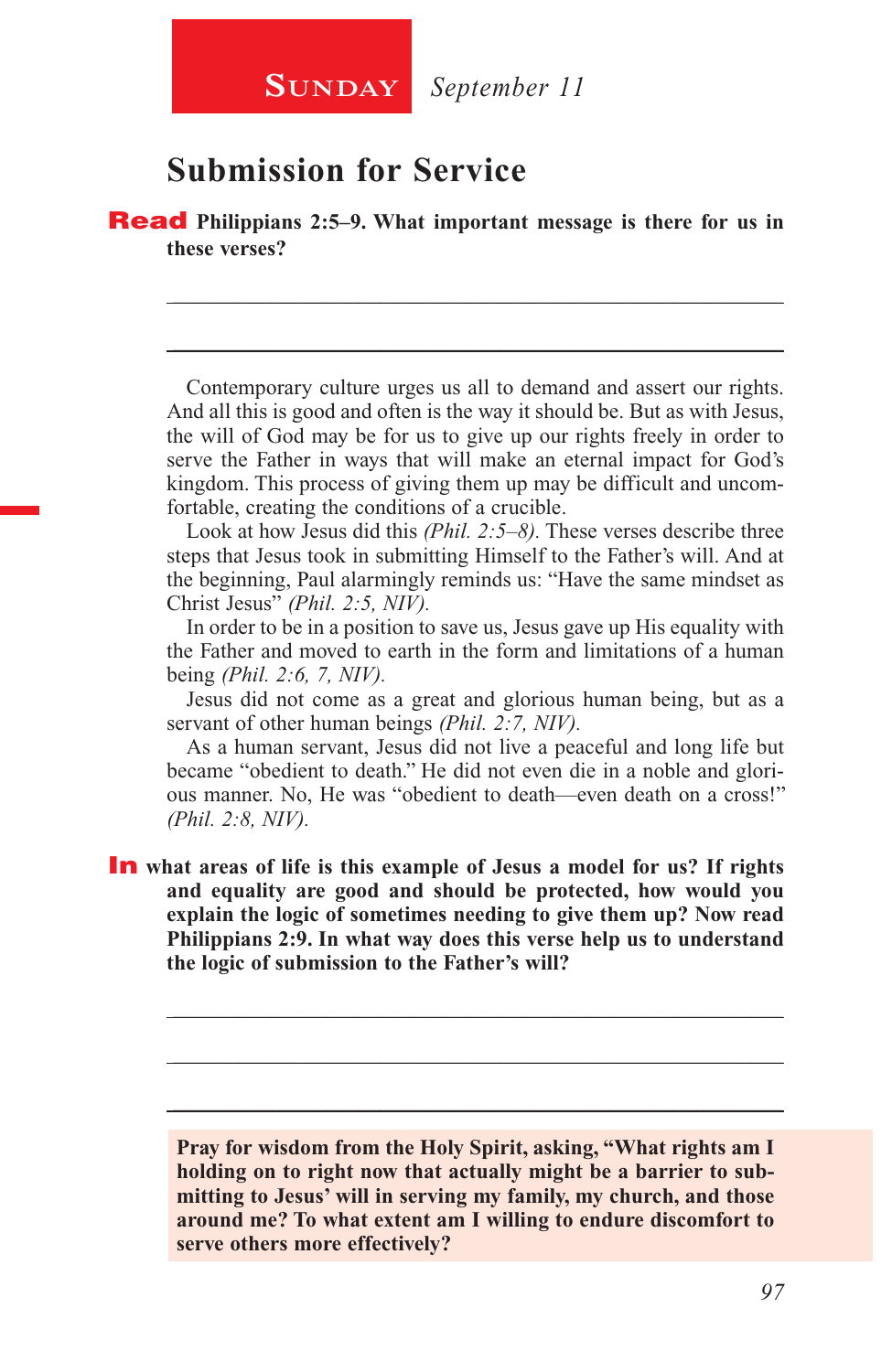## **Dying Comes Before Knowing God's Will**

Many Christians sincerely seek to know God's will for their lives. "If only I could know God's will for my life, I would sacrifice everything for Him." But even after promising this to God, we still may be confused about what His will is. The reason for this confusion may be found in Romans 12:1, 2. Paul is describing how we can know God's will, and he makes an important point: if you want to know what God's will is, you have to sacrifice first!

Read Romans 12:1, 2. Paul writes that we will be able to "test and approve what God's will is" *(Rom. 12:2, NIV)* when the following things happen:

1. We have a true understanding of "God's mercy" for us *(Rom. 12:1, NIV).*

2. We offer ourselves as living sacrifices to God *(Rom. 12:1)*.

3. Our minds are renewed *(Rom. 12:2)*.

It is only the renewed mind that truly can understand God's will. But this renewal hinges on our death to self first. It was not enough that Christ simply suffered for us—He had to die.

\_\_\_\_\_\_\_\_\_\_\_\_\_\_\_\_\_\_\_\_\_\_\_\_\_\_\_\_\_\_\_\_\_\_\_\_\_\_\_\_\_\_\_\_\_\_\_\_\_\_\_\_\_\_\_\_

\_\_\_\_\_\_\_\_\_\_\_\_\_\_\_\_\_\_\_\_\_\_\_\_\_\_\_\_\_\_\_\_\_\_\_\_\_\_\_\_\_\_\_\_\_\_\_\_\_\_\_\_\_\_\_\_

\_\_\_\_\_\_\_\_\_\_\_\_\_\_\_\_\_\_\_\_\_\_\_\_\_\_\_\_\_\_\_\_\_\_\_\_\_\_\_\_\_\_\_\_\_\_\_\_\_\_\_\_\_\_\_\_

Ask the Holy Spirit to show you any areas in which you are not com**pletely "dead." What things does the Holy Spirit need you to give up in order for you to become a "living sacrifice" for God?** 

When areas of our lives are not completely dead to self, God permits crucibles to bring them to our attention. However, our suffering not only helps us confront our sin—but it also gives us an insight into Jesus' giving Himself up for us. Elisabeth Elliot writes, "The surrender of our heart's deepest longing is perhaps as close as we come to an understanding of the cross. . . . Our own experience of crucifixion, though immeasurably less than our Savior's, nonetheless furnishes us with a chance to begin to know Him in the fellowship of His sufferings. In every form of our own suffering, He calls us to that fellowship."—*Quest for Love*  (Grand Rapids, MI: Fleming H. Revell, 1996), p. 182.

**Read and pray over Romans 12:1, 2. Think about the things you need to give up in order to become a sacrifice. How does this help you to understand the sufferings Jesus faced for you on the cross? How can this knowledge help you enter into fellowship with Jesus and His sufferings?**

\_\_\_\_\_\_\_\_\_\_\_\_\_\_\_\_\_\_\_\_\_\_\_\_\_\_\_\_\_\_\_\_\_\_\_\_\_\_\_\_\_\_\_\_\_\_\_\_\_\_\_\_\_\_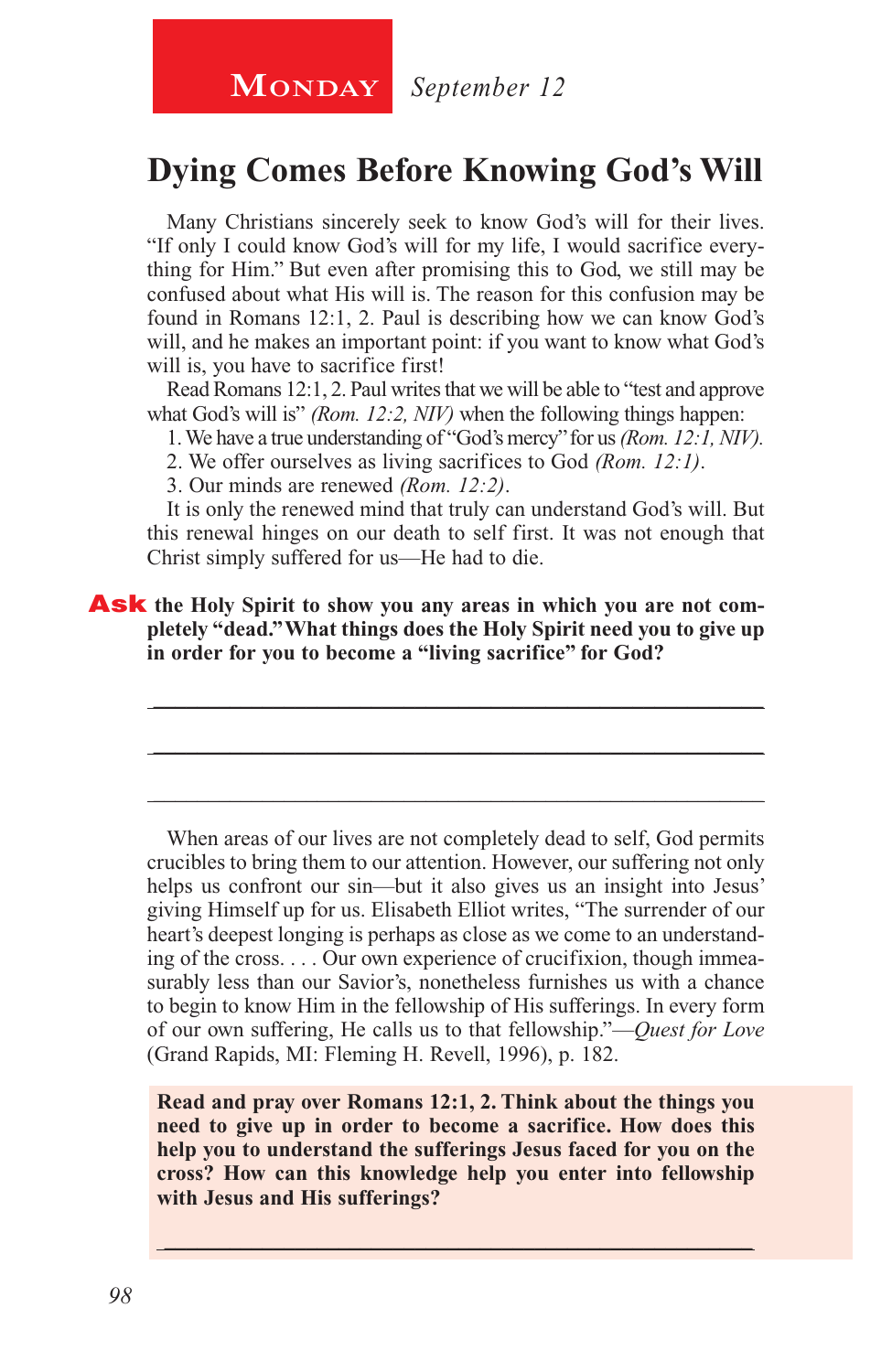### **Willingness to Listen**

"The LORD came and stood there, calling as at the other times, **'Samuel! Samuel!' Then Samuel said, 'Speak, for your servant is listening' "** *(1 Sam. 3:10, NIV)*.

Have you ever heard that still, small voice of the Holy Spirit but ignored it? Consequently, everything went wrong, and you thought to yourself later, *Oh no, why didn't I listen?*

First Samuel describes the story of an old man and his two wicked sons who didn't listen to the Lord and a little boy who did. Though there were strong warnings from God, those who needed to change their course didn't.

\_\_\_\_\_\_\_\_\_\_\_\_\_\_\_\_\_\_\_\_\_\_\_\_\_\_\_\_\_\_\_\_\_\_\_\_\_\_\_\_\_\_\_\_\_\_\_\_\_\_\_\_\_\_\_\_

\_\_\_\_\_\_\_\_\_\_\_\_\_\_\_\_\_\_\_\_\_\_\_\_\_\_\_\_\_\_\_\_\_\_\_\_\_\_\_\_\_\_\_\_\_\_\_\_\_\_\_\_\_\_\_\_

\_\_\_\_\_\_\_\_\_\_\_\_\_\_\_\_\_\_\_\_\_\_\_\_\_\_\_\_\_\_\_\_\_\_\_\_\_\_\_\_\_\_\_\_\_\_\_\_\_\_\_\_\_\_\_\_

#### **Read** their story in 1 Samuel 2:12–3:18. What contrast is made appar**ent here between those who listen to God and those who don't?**

Eli's sons had other things on their minds than the things of God. And even when Eli, after hearing what God wanted, spoke to his sons, he didn't seem to do anything else. And his sons were obviously not ready to submit the details of their lives to God's will. What a contrast to the young Samuel!

Preacher Charles Stanley describes how essential it is to cultivate openness to God's voice in what he calls "shifting into neutral." He says: "The Holy Spirit . . . does not speak for the sake of passing along information. He speaks to get a response. And He knows when our agenda has such a large slice of our attention that it is a waste of time to suggest anything to the contrary. When that is the case, He is often silent. He waits for us to become neutral enough to hear and eventually obey."—*The Wonderful Spirit-Filled Life* (Nashville, TN: Thomas Nelson Publishers, 1992), pp. 179, 180.

**What do you think Stanley means by becoming "neutral enough"? When you think about your openness to God, what things often prevent you from being "neutral enough to hear and eventually obey"? What do you need to do in your life to cultivate openness to God's voice and a decisiveness to be obedient to His direction?**

 $\_$  , and the set of the set of the set of the set of the set of the set of the set of the set of the set of the set of the set of the set of the set of the set of the set of the set of the set of the set of the set of th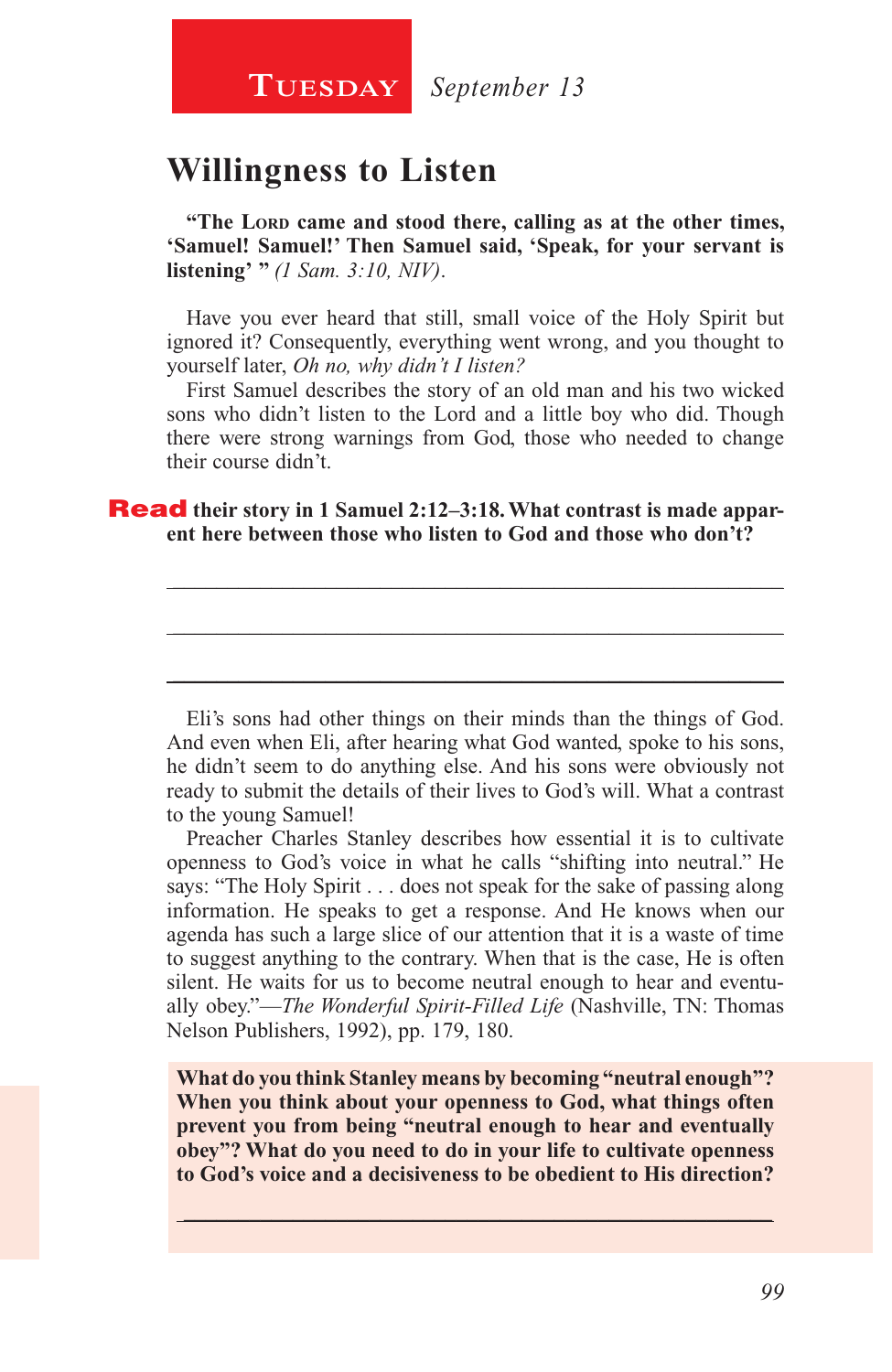**WEDNESDAY** September 14

## **Self-Reliance**

When Eve sinned in the Garden of Eden, it wasn't simply because she doubted God's word. At the heart of the problem was her belief that she had enough wisdom to decide for herself what was good and right. She trusted her own judgment. When we rely on our own judgment as opposed to trusting God's Word, we open ourselves up to all sorts of problems.

The story of Saul describes his steps to self-reliance and the tragedy that so quickly follows. Samuel anointed Saul as God's king *(1 Sam. 10:1).* Then he gave Saul specific instructions *(1 Sam. 10:8)*, but Saul disobeyed.

\_\_\_\_\_\_\_\_\_\_\_\_\_\_\_\_\_\_\_\_\_\_\_\_\_\_\_\_\_\_\_\_\_\_\_\_\_\_\_\_\_\_\_\_\_\_\_\_\_\_\_\_\_\_\_\_

\_\_\_\_\_\_\_\_\_\_\_\_\_\_\_\_\_\_\_\_\_\_\_\_\_\_\_\_\_\_\_\_\_\_\_\_\_\_\_\_\_\_\_\_\_\_\_\_\_\_\_\_\_\_\_\_

\_\_\_\_\_\_\_\_\_\_\_\_\_\_\_\_\_\_\_\_\_\_\_\_\_\_\_\_\_\_\_\_\_\_\_\_\_\_\_\_\_\_\_\_\_\_\_\_\_\_\_\_\_\_\_\_

#### Read **the next part of the story in 1 Samuel 13:1–14. What did Saul do that led to his own downfall?**

There are three steps that led Saul down the road to self-reliance so soon after having been made king. The problem is that none of the steps were that bad in themselves. Yet, they contained the seeds of tragedy because they were each taken independently of God. Notice the order in which Saul's fall occurred.

1. Saul said, "I saw" *(NIV)*—the scattering of his troops and Samuel's absence *(1 Sam. 13:11)*. Saul was under pressure, and he evaluated with his own eyes what was happening.

2. Saul moved from "I saw" to "I said"—that the Philistines would conquer them *(1 Sam. 13:12, NKJV).* What he saw with his own eyes shaped what he said, or surmised, about the situation.

3. Saul moved from "I said" to "I felt"—compelled to offer sacrifice *(1 Sam. 13:12, NKJV).* What Saul thought now shaped his feelings.

All of us have done this: we rely on our own human eyesight, which leads us to rely on our own human thinking, which leads us to rely on our own human feelings. And then we act on these feelings.

**Why do you think it was so easy for Saul to follow his own judgment, even though he had God's clear instructions still ringing in his ears? If we know that we are so fragile and have such imperfect knowledge, why do we still try to rely on ourselves? What can we do to learn to trust in the Lord's commands more than trusting in ourselves?**

\_\_\_\_\_\_\_\_\_\_\_\_\_\_\_\_\_\_\_\_\_\_\_\_\_\_\_\_\_\_\_\_\_\_\_\_\_\_\_\_\_\_\_\_\_\_\_\_\_\_\_\_\_\_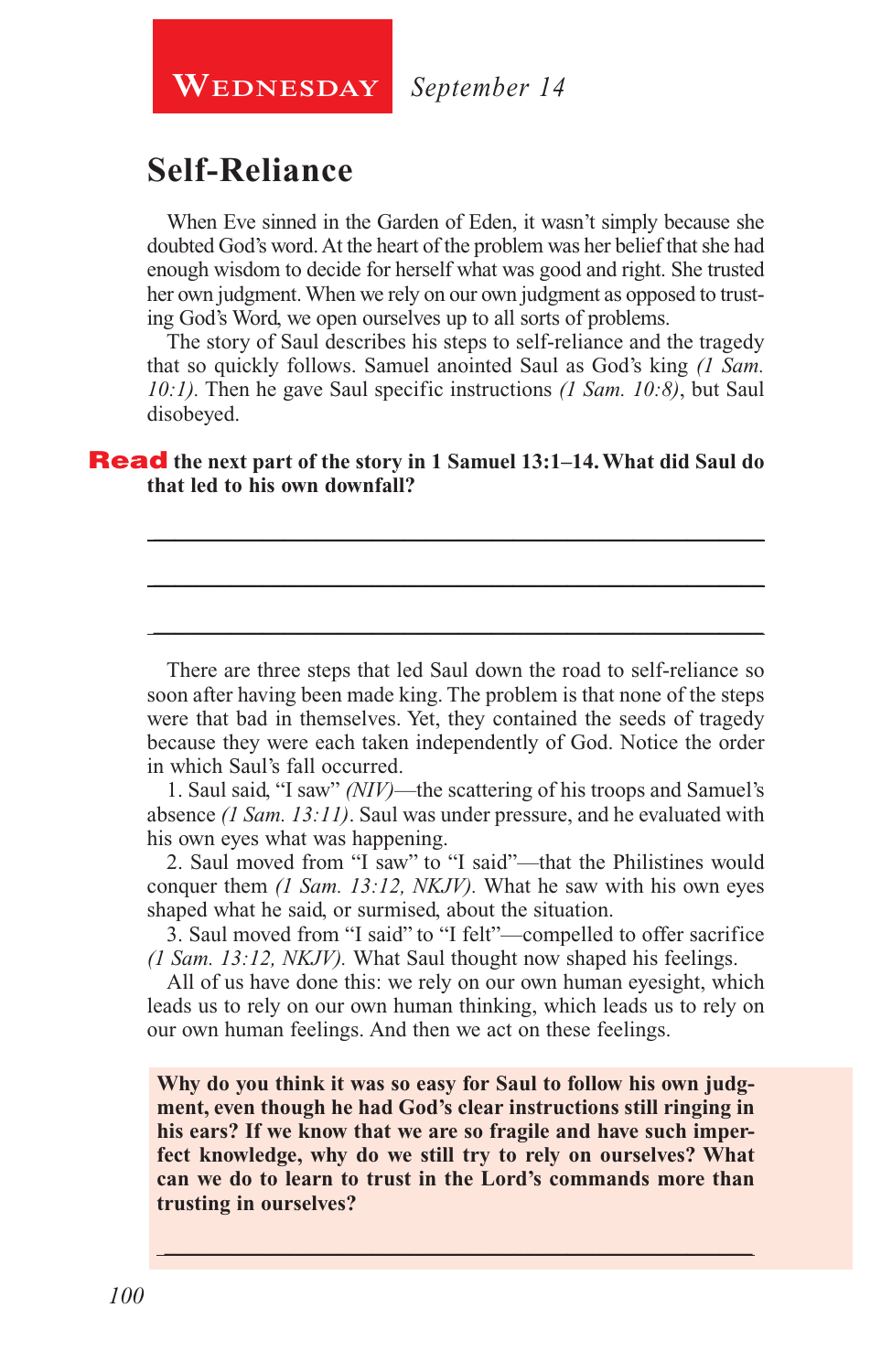**Thursday** *September 15*

## **Substitutes**

As we saw yesterday, submission to God's will can be undermined as we rely on our own strength. It also is possible to rely on other substitutes for God. When some people feel depressed, they go shopping for something to make them happy. When some feel inadequate, they pursue fame. When others have difficulties with their spouse, they look for someone else to give them intimacy and excitement.

Many of the things we use can relieve the pressure, but they do not necessarily solve the problem or teach us how to handle the situation better the next time. Only supernatural help from God can do that. The problem is that many times we depend on substitutes for God rather than on God Himself.

Here are three substitutes that we may use instead of God:

1. We use human logic or past experience when we need fresh divine revelation.

2. We block problems from our minds when we need divine solutions.

3. We escape reality and avoid God when we need communion with Him for divine power.

Zechariah helps us to focus on what really matters when we are tempted to use substitutes. After many years away, the exiles had finally returned from Babylon and immediately began to rebuild the temple. But there was an incredible amount of opposition to this (some background can be found in Ezra 4–6). So, Zechariah came with this message of encouragement to Zerubbabel, who was leading the work.

#### Read **this message in Zechariah 4. What does God mean in Zechariah 4:6? How could the completion of a building project be affected by the Holy Spirit? What does this teach us about the relationship between the Holy Spirit and the practical things that we do?**

God did not prevent the opposition to the temple or spare Zerubbabel from the stress of dealing with it. And God will not always protect us from opposition. But when opposition comes, God may use it as a crucible to teach us to depend on Him.

\_\_\_\_\_\_\_\_\_\_\_\_\_\_\_\_\_\_\_\_\_\_\_\_\_\_\_\_\_\_\_\_\_\_\_\_\_\_\_\_\_\_\_\_\_\_\_\_\_\_\_\_\_\_\_\_

\_\_\_\_\_\_\_\_\_\_\_\_\_\_\_\_\_\_\_\_\_\_\_\_\_\_\_\_\_\_\_\_\_\_\_\_\_\_\_\_\_\_\_\_\_\_\_\_\_\_\_\_\_\_\_\_

**When stress comes, what's your first reaction? Food? Television? Prayer? Submission to God? What does your answer tell you about yourself and the things you need to learn or to change?**

 $\_$  , and the set of the set of the set of the set of the set of the set of the set of the set of the set of the set of the set of the set of the set of the set of the set of the set of the set of the set of the set of th \_\_\_\_\_\_\_\_\_\_\_\_\_\_\_\_\_\_\_\_\_\_\_\_\_\_\_\_\_\_\_\_\_\_\_\_\_\_\_\_\_\_\_\_\_\_\_\_\_\_\_\_\_\_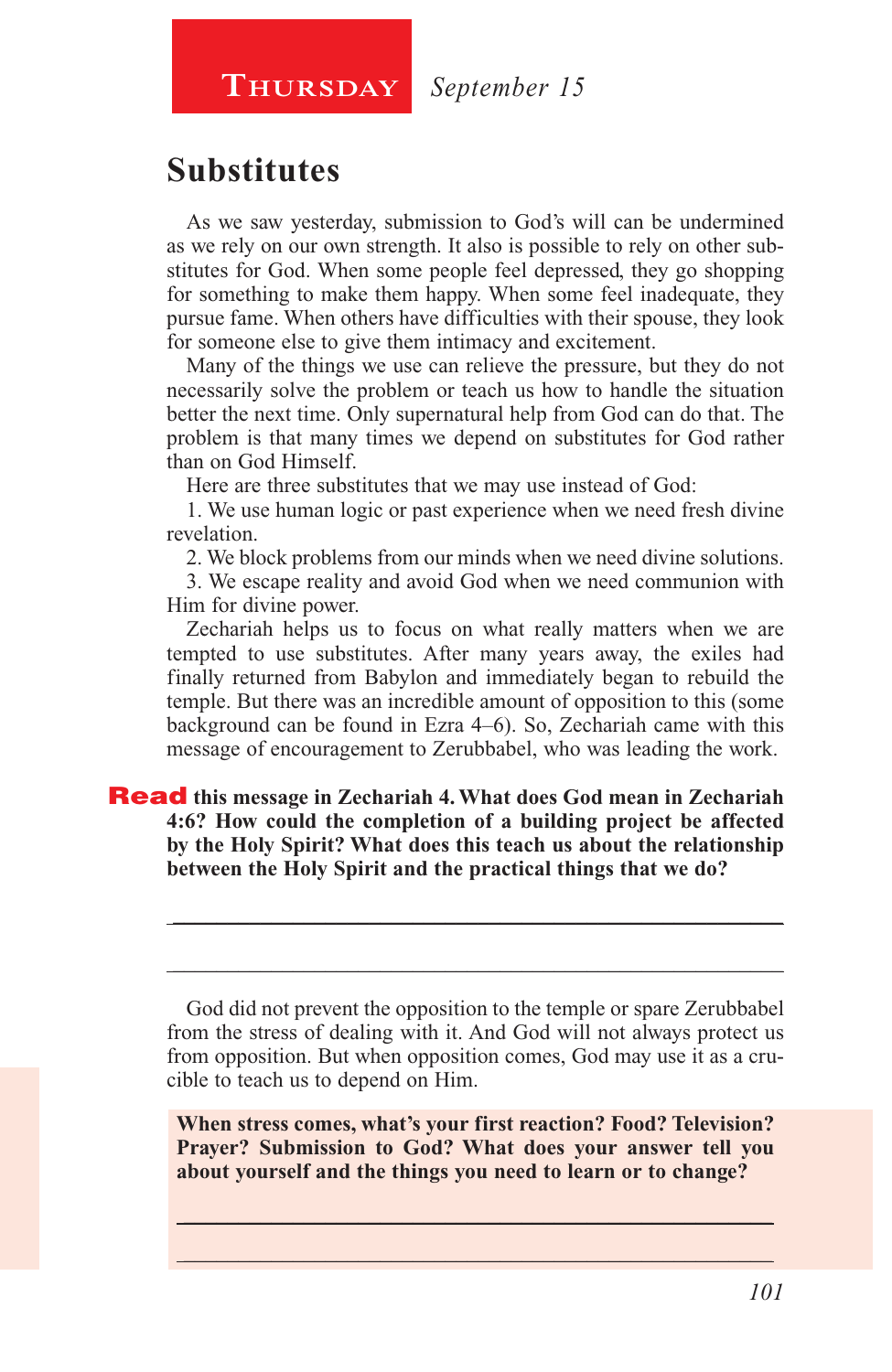**Further Thought:** Read Ellen G. White, "Eli and His Sons," pp. 575–580, and "The Presumption of Saul," pp. 616–626, in *Patriarchs and Prophets*.

Submission to God's will comes as we die to our own desires and ambitions. This opens the way for true service to others. We cannot live for God without becoming sacrifices and living in continual openness to God's voice. For us truly to submit our wills to our Father's will, we must recognize the dangers of relying on ourselves and on substitutes for God's Word and power. As submission to God's will is at the heart of a Christlike life, God may allow crucibles to teach us dependence on Him.

"The neglect of Eli is brought plainly before every father and mother in the land. As the result of his unsanctified affection or his unwillingness to do a disagreeable duty, he reaped a harvest of iniquity in his perverse sons. Both the parent who permitted the wickedness and the children who practiced it were guilty before God, and He would accept no sacrifice or offering for their transgression."—Ellen G. White, *Child Guidance*, p. 276.

#### Discussion Questions:

 **As a class, talk about the incredible condescension of the Son of God in coming to earth as a human being in order to die for our sins. What does this tell each of us about what self-sacrifice and self-denial for the good of others means? Though we certainly can't do anything like what Jesus did, the principle is there and should always be before us. In what ways can we, in our own spheres, emulate the kind of submission and self-sacrifice that Jesus showed us at the cross?**

**2** For many people, submitting to God without knowing what **will happen next can be a terrifying thing. How would you counsel people who are relying on themselves rather than God? What would you say to help remove their fears of not knowing—or being able to control—the future?**

 **As a class, spend some time praying for people you know who have difficulty in submitting to God's will, that they may see that trusting God's will is the only route to a lasting peace. At the same time, what practical things can you do for these people to help them see that they can surrender to God and that His way is the best? In other words, how can God use you to help others know of His love and willingness to provide?**